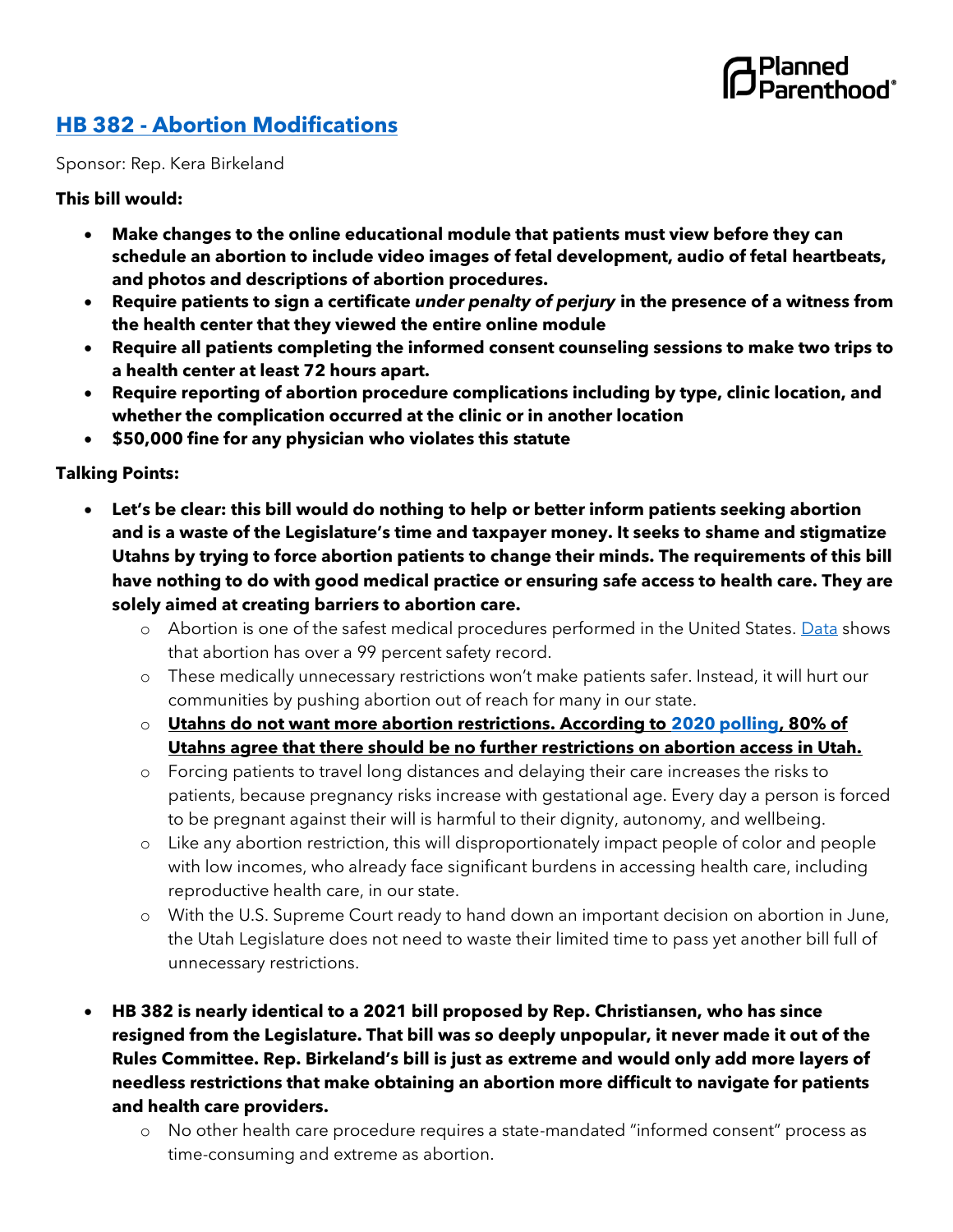- o By requiring women to make two trips to an abortion provider, this bill would make the informed consent process much more onerous, expensive, and time consuming for patients seeking abortion.
- o Utah law already requires that patients undergo a lengthy "informed consent" process, and that patients wait 72 hours after receiving state-mandated information before receiving an abortion.
- o By making the informed consent process more complicated and difficult, HB 382 will further delay patients' access to necessary care and, for some people, result in a complete denial of care.
- o Some patients will have to travel hundreds of miles roundtrip, *twice,* in order to fulfill the consent requirements and access care.
- o HB 382 would disproportionately impact women who live in rural areas of our state and families who are economically disadvantaged. Women with low-incomes are generally the most affected by abortion restrictions because they often face the most challenges: taking time off from work, finding child care, and paying for travel.
- o Likewise, women who live in rural areas, those who do not have access to transportation or those who already have families to take care of may find it particularly difficult to make two trips to a clinic, which may be hours from their home.
- o This bill makes no exceptions for women who are victims of rape or incest, and will be especially harmful for women who experience domestic violence. Victims are often most vulnerable during a pregnancy. Having to find time, money, and a method of traveling to a health clinic twice in the course of a matter of days can put women who are fearful of disclosing their pregnancy status to their partners or abusers at especially severe risk.
- o In 2016, in *Whole Woman's Health v. Hellerstedt*, the Supreme Court recognized that travel, and the burdens that come along with it, can create insurmountable hurdles for patients seeking abortion care.
- **Patients should have access to comprehensive, accurate, and compassionate medical care. They should not be shamed and stigmatized for their health care choices.** 
	- o HB 382 would subject women to stigmatizing, state-mandated messaging that is misleading and, for most patients, irrelevant to their health care needs and the care they are seeking.
- **HB 382 represents further intrusion by politicians into patient care. This intrusion interferes with and undermines the doctor-patient relationship.**
	- o Doctors know better than politicians what's right for their patients and these decisions should be made according to their advice and expertise, not a politician's ideological agenda.
	- o In addition to creating additional burdens for providers and forcing Utahns to navigate even more hurdles before getting necessary abortion care, **by requiring each patient who views the online module to have a unique identifying code and allowing state officials to comb through patient records, this bill puts patient privacy at risk.**
- **When politicians attack health care, they disproportionately impact people of color, women, the LGBTQ community, and people with disabilities who already experience the most systemic barriers to care. We must work to ensure access to health care does not depend on who you are, where you live, or how much money you make.**